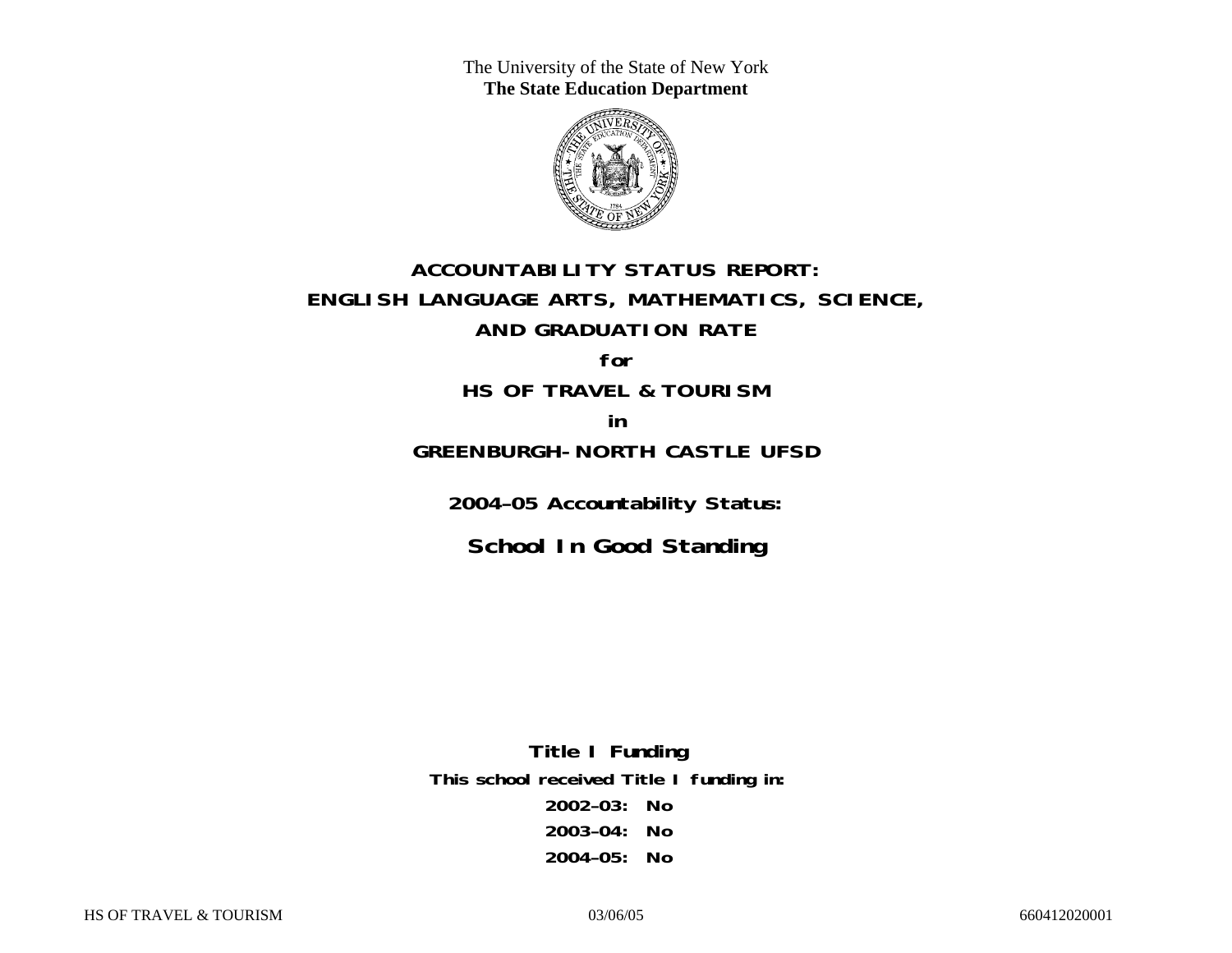### **School Accountability Status Categories**

The list below defines the school status categories under New York State's school accountability system, which is divided into a Federal Title I component and a State component. A school that does not receive Title I funding in a school year does not have a federal status in that year. Schools receiving Title I funds that are not in good standing must provide school choice for their students; those in need of improvement year 2 and beyond must also provide Supplemental Education Services to eligible students. Other consequences for schools not in good standing can be found at: **www.emsc.nysed.gov/deputy/nclb/accountability/siinfo.htm**. To be removed from any improvement status, a school must make Adequate Yearly Progress (AYP) in the grade and subject for which it was identified for two consecutive years, or in the case of a School Under Registration Review, achieve the performance targets established for the school by the Commissioner.

**School in Good Standing:** A school is considered to be in good standing if it has not been identified as a School in Need of Improvement, Requiring Corrective Action, Planning for Restructuring, or Requiring Academic Progress, or as a School Under Registration Review.

**School Requiring Academic Progress:** Under the State component of New York's accountability system, a school that does not make AYP in the same grade and subject for two consecutive years is considered a School Requiring Academic Progress (Year 1) for the following year. In each succeeding year that the school fails to make AYP, the year designation is incremented by one.

**School in Need of Improvement (Year 1):** A school that has not made AYP for two consecutive years in the same grade and subject while receiving Title I funds is considered a School in Need of Improvement (Year 1) for the following year.

**School in Need of Improvement (Year 2):** A School in Need of Improvement (Year 1) that does not make AYP in the grade and subject for which it was identified while receiving Title I funds is considered a School in Need of Improvement (Year 2) for the following year.

**School Requiring Corrective Action:** A School in Need of Improvement (Year 2) that does not make AYP in the grade

and subject for which it was identified while receiving Title I funds is considered a School Requiring Corrective Action for the following year.

**School Planning for Restructuring:** A School Requiring Corrective Action that does not make AYP in the grade and subject for which it was identified while receiving Title I funds is considered a School Planning for Restructuring for the following year.

**School Restructuring:** A School Planning for Restructuring that does not make AYP in the grade and subject for which it was identified while receiving Title I funds is considered a School Restructuring for the following year.

**School Under Registration Review (SURR):** Schools that are farthest from the State standard and that have been determined by the Commissioner to be most in need of improvement are Schools Under Registration Review. These schools must achieve performance targets specified by the Commissioner of Education in their area(s) of identification within a prescribed timeframe or risk having their registration revoked by the Board of Regents.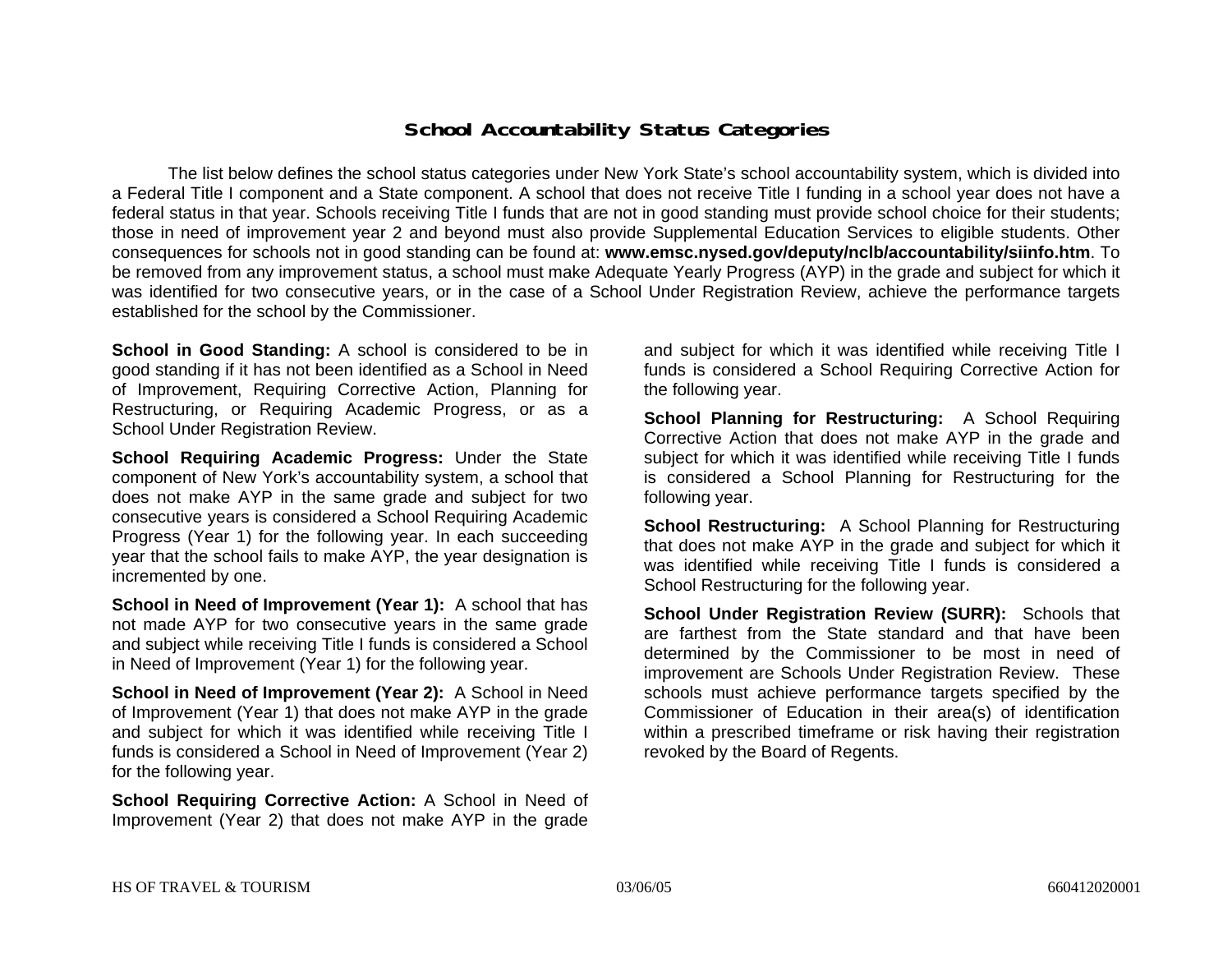# **Middle-Level English Language Arts**

Definitions of terms, such as Performance Index and Effective Annual Measurable Objective (AMO), are in the glossary, which is the last page of this report.

#### **For a school or a district to make Adequate Yearly Progress (AYP) in 2003–04, every accountability group must make AYP.**

**For an accountability group to make AYP in 2003–04, it must** 

- 1. meet the 95 percent participation requirement (*2003–04 Participation*), *and*
- 2. *either* meet its Effective AMO *or* make safe harbor (*2003–04 Performance* and *Standards*).

To meet the participation requirement, 95 percent of the grade 8 enrollment in each accountability group with 40 or more students must be tested. To meet the Effective AMO, the Performance Index for each group with 30 or more continuously enrolled students must equal or exceed the Effective AMO. To make safe harbor, the Performance Index of each of these groups must equal or exceed its ELA safe harbor target *and* the group must meet the middle-level science qualification for safe harbor. (See the middle-level science page of this report for further information on meeting the science qualification for safe harbor.)

*ELA Safe Harbor Targets:* The middle-level 2003–04 ELA Safe Harbor Target is calculated by using the following equation: 2002–03 PI + (200 – the 2002–03 PI)  $\times$  0.10. The 2004–05 ELA Safe Harbor Target is calculated by using the following equation:  $2003-04$  PI +  $(200 -$  the 2003–04 PI)  $\times$  0.10. The 2004–05 target is provided for groups whose PI was below the Effective AMO in 2003–04.

| <b>Accountability Group</b>       | 2003-04 Participation* |                                           | 2003-04 Performance**                                   |                      |                  | 2003-04 Standards                   |                                                           | $2004 - 05$                                                  |                                                   |
|-----------------------------------|------------------------|-------------------------------------------|---------------------------------------------------------|----------------------|------------------|-------------------------------------|-----------------------------------------------------------|--------------------------------------------------------------|---------------------------------------------------|
|                                   | Grade 8<br>Enrollment  | Percent of<br>Enrollment<br><b>Tested</b> | Count of<br>Continuously<br>Enrolled<br><b>Students</b> | Performance<br>Index | Effective<br>AMO | <b>ELA Safe</b><br>Harbor<br>Target | Met the<br>Science<br>Qualification<br>for Safe<br>Harbor | <b>Made</b><br><b>AYP</b> in<br><b>ELA</b> in<br>$2003 - 04$ | <b>ELA Safe</b><br><b>Harbor</b><br><b>Target</b> |
| All Students                      | 14                     |                                           | 25                                                      |                      |                  |                                     |                                                           |                                                              |                                                   |
| <b>Students with Disabilities</b> | 14                     |                                           | 25                                                      |                      |                  |                                     |                                                           |                                                              |                                                   |
| American Indian/Alaskan Native    |                        |                                           |                                                         |                      |                  |                                     |                                                           |                                                              |                                                   |
| Black                             | 10                     |                                           | 16                                                      |                      |                  |                                     |                                                           |                                                              |                                                   |
| Hispanic                          | 3                      |                                           | 8                                                       |                      |                  |                                     |                                                           |                                                              |                                                   |
| Asian or Pacific Islander         |                        |                                           |                                                         |                      |                  |                                     |                                                           |                                                              |                                                   |
| White                             |                        |                                           |                                                         |                      |                  |                                     |                                                           |                                                              |                                                   |
| Limited English Proficient        |                        |                                           |                                                         |                      |                  |                                     |                                                           |                                                              |                                                   |
| Economically Disadvantaged        | 14                     |                                           | 25                                                      |                      |                  |                                     |                                                           |                                                              |                                                   |
| <b>Final AYP Determination</b>    |                        |                                           |                                                         |                      |                  |                                     |                                                           | <b>Pending</b>                                               |                                                   |

\*Students who were excused from testing for medical reasons are not included in the enrollment count. If the participation rate of an accountability group fell below 95 percent in 2003–04, the enrollment shown is the sum of 2002–03 and 2003–04 enrollments and the percent tested is the weighted average of the participation rates over those two years.

\*\*For schools with fewer than 30 continuously enrolled tested students in 2003–04, data for 2002–03 and 2003–04 were combined to determine counts and PIs.

\*\*\*Groups with a "\*\*\*" are not required to meet the science qualification for safe harbor to make safe harbor in English and mathematics because fewer than 30 students in the group were administered the science test.

#### **State accountability status in middle-level English language arts: School In Good Standing**

#### **Title I accountability status in middle-level English language arts: School Has No Status - No Title I Funding**

HS OF TRAVEL & TOURISM 03/06/05 660412020001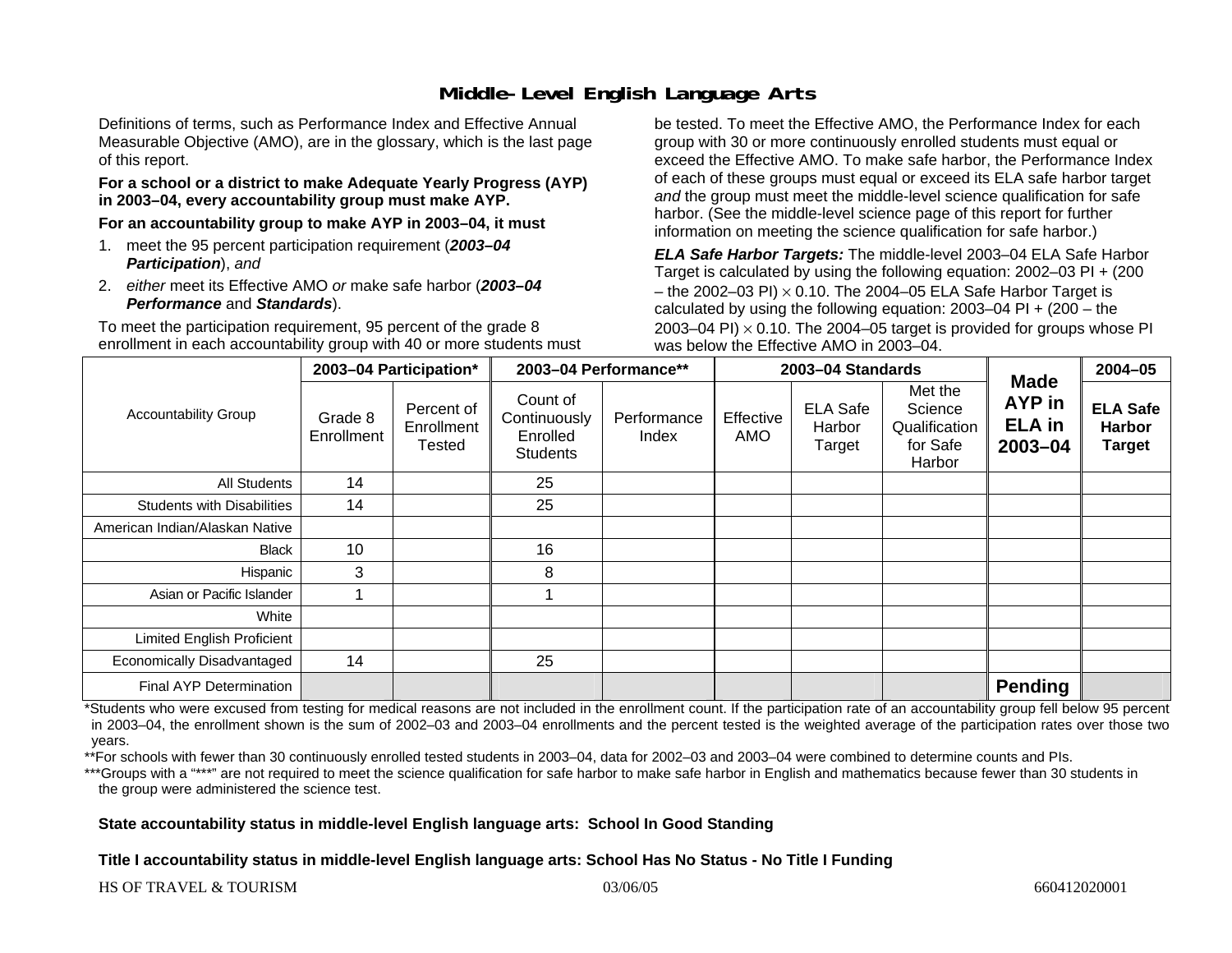# **Middle-Level Mathematics**

Definitions of terms, such as Performance Index and Effective Annual Measurable Objective (AMO), are in the glossary, which is the last page of this report.

#### **For a school or a district to make Adequate Yearly Progress (AYP) in 2003–04, every accountability group must make AYP.**

**For an accountability group to make AYP in 2003–04, it must** 

- 1. meet the 95 percent participation requirement (*2003–04 Participation*), *and*
- 2. *either* meet its Effective AMO *or* make safe harbor (*2003–04 Performance* and *Standards*).

To meet the participation requirement, 95 percent of the grade 8 enrollment in each accountability group with 40 or more students must be tested. To meet the Effective AMO, the Performance Index for each group with 30 or more continuously enrolled students must equal or exceed the Effective AMO. To make safe harbor, the Performance Index of each of these groups must equal or exceed its math safe harbor target *and* the group must meet the middle-level science qualification for safe harbor. (See the middle-level science page of this report for further information on meeting the science qualification for safe harbor.)

*Math Safe Harbor Targets:* The middle-level 2003–04 Math Safe Harbor Target is calculated by using the following equation: 2002–03 PI + (200 – the 2002–03 PI) <sup>×</sup> 0.10. The 2004–05 Math Safe Harbor Target is calculated by using the following equation: 2003–04 PI + (200 – the 2003–04 PI)  $\times$  0.10. The 2004–05 target is provided for groups whose PI was below the Effective AMO in 2003–04.

|                                   |                       | 2003-04 Participation*                    |                                                         | 2003-04 Performance** |                  | 2003-04 Standards             |                                                           | $2004 - 05$                                        |                                                    |
|-----------------------------------|-----------------------|-------------------------------------------|---------------------------------------------------------|-----------------------|------------------|-------------------------------|-----------------------------------------------------------|----------------------------------------------------|----------------------------------------------------|
| <b>Accountability Group</b>       | Grade 8<br>Enrollment | Percent of<br>Enrollment<br><b>Tested</b> | Count of<br>Continuously<br>Enrolled<br><b>Students</b> | Performance<br>Index  | Effective<br>AMO | Math Safe<br>Harbor<br>Target | Met the<br>Science<br>Qualification<br>for Safe<br>Harbor | <b>Made</b><br><b>AYP</b> in<br>Math in<br>2003-04 | <b>Math Safe</b><br><b>Harbor</b><br><b>Target</b> |
| <b>All Students</b>               | 20                    |                                           | 25                                                      |                       |                  |                               |                                                           |                                                    |                                                    |
| <b>Students with Disabilities</b> | 20                    |                                           | 25                                                      |                       |                  |                               |                                                           |                                                    |                                                    |
| American Indian/Alaskan Native    |                       |                                           |                                                         |                       |                  |                               |                                                           |                                                    |                                                    |
| Black                             | 14                    |                                           | 16                                                      |                       |                  |                               |                                                           |                                                    |                                                    |
| Hispanic                          | 5                     |                                           | 8                                                       |                       |                  |                               |                                                           |                                                    |                                                    |
| Asian or Pacific Islander         |                       |                                           |                                                         |                       |                  |                               |                                                           |                                                    |                                                    |
| White                             |                       |                                           |                                                         |                       |                  |                               |                                                           |                                                    |                                                    |
| Limited English Proficient        |                       |                                           |                                                         |                       |                  |                               |                                                           |                                                    |                                                    |
| Economically Disadvantaged        | 20                    |                                           | 25                                                      |                       |                  |                               |                                                           |                                                    |                                                    |
| <b>Final AYP Determination</b>    |                       |                                           |                                                         |                       |                  |                               |                                                           | <b>Pending</b>                                     |                                                    |

\*Students who were excused from testing for medical reasons are not included in the enrollment count. If the participation rate of an accountability group fell below 95 percent in 2003–04, the enrollment shown is the sum of 2002–03 and 2003–04 enrollments and the percent tested is the weighted average of the participation rates over those two years.

\*\*For schools with fewer than 30 continuously enrolled tested students in 2003–04, data for 2002–03 and 2003–04 were combined to determine counts and PIs.

\*\*\*Groups with a "\*\*\*" are not required to meet the science qualification for safe harbor to make safe harbor in English and mathematics because fewer than 30 students in the group were administered the science test.

#### **State accountability status in middle-level mathematics: School In Good Standing**

**Title I accountability status in middle-level mathematics: School Has No Status - No Title I Funding**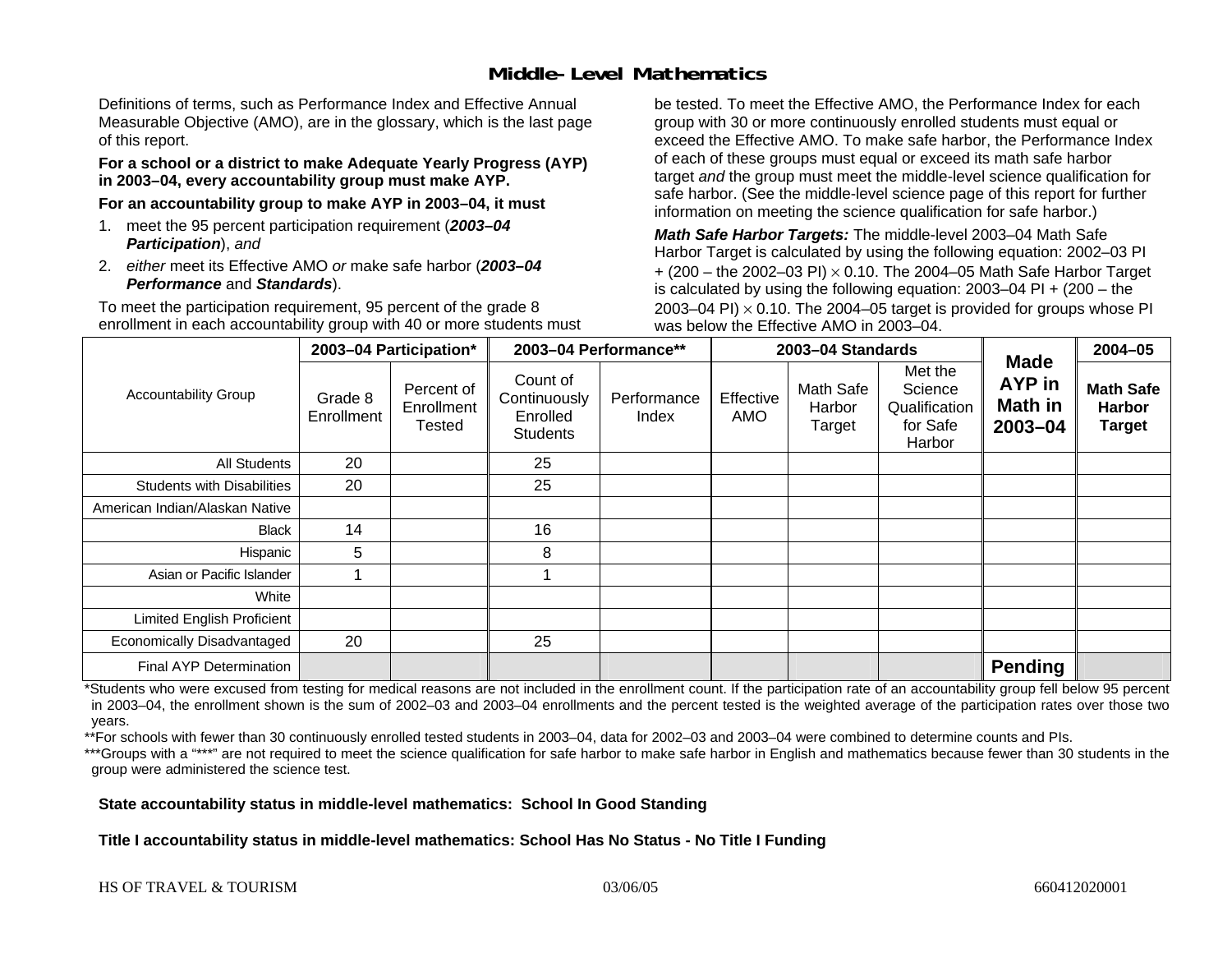# **Middle-Level Science**

Definitions of terms, such as Progress Target and Adequate Yearly Progress (AYP), are in the glossary, which is the last page of this report.

*Made AYP in Science in 2003–04:* For a school or a district to make AYP in science, the Performance Index (PI) for the "All Students" group must equal or exceed the State Science Standard or the Science Progress Target.

*Qualification for Safe Harbor in Middle-Level ELA and Math:* For an accountability group to be considered Qualified for Safe Harbor in

Middle-Level ELA and Math, the PI must equal or exceed the State Science Standard or the Science Progress Target in middle-level science for that group. Groups with fewer than 30 students tested in middle-level science are not subject to this qualification criterion.

*Science Progress Targets:* The middle-level 2003–04 Science Progress Target is calculated by adding one point to the 2002–03 PI. The 2004–05 Science Progress Target is calculated by adding one point to the 2003–04 PI. The 2004–05 target is provided for groups whose PI was below the State Science Standard in 2003–04.

|                                   |                                                         | 2003-04 Performance* |                                     | 2003-04 Standards             |                                             | 2003-04                                                                | $2004 - 05$                   |
|-----------------------------------|---------------------------------------------------------|----------------------|-------------------------------------|-------------------------------|---------------------------------------------|------------------------------------------------------------------------|-------------------------------|
| <b>Accountability Group</b>       | Count of<br>Continuously<br>Enrolled<br><b>Students</b> | Performance<br>Index | <b>State</b><br>Science<br>Standard | Science<br>Progress<br>Target | <b>Made AYP</b><br>in Science<br>in 2003-04 | Qualified<br>for Safe<br>Harbor in<br>Middle-<br>Level ELA<br>and Math | Science<br>Progress<br>Target |
| <b>All Students</b>               | 22                                                      |                      |                                     |                               |                                             |                                                                        |                               |
| <b>Students with Disabilities</b> | 22                                                      |                      |                                     |                               |                                             |                                                                        |                               |
| American Indian/Alaskan Native    |                                                         |                      |                                     |                               |                                             |                                                                        |                               |
| <b>Black</b>                      | 16                                                      |                      |                                     |                               |                                             |                                                                        |                               |
| Hispanic                          | 5                                                       |                      |                                     |                               |                                             |                                                                        |                               |
| Asian or Pacific Islander         | 1                                                       |                      |                                     |                               |                                             |                                                                        |                               |
| White                             |                                                         |                      |                                     |                               |                                             |                                                                        |                               |
| Limited English Proficient        |                                                         |                      |                                     |                               |                                             |                                                                        |                               |
| Economically Disadvantaged        | 22                                                      |                      |                                     |                               |                                             |                                                                        |                               |
| <b>Final AYP Determination</b>    |                                                         |                      |                                     |                               | <b>Pending</b>                              |                                                                        |                               |

\*For schools with fewer than 30 continuously enrolled students in 2003–04, data for 2002–03 and 2003–04 were combined to determine counts and PIs.

**State accountability status in middle-level science: School In Good Standing** 

**Title I accountability status in middle-level science: School Has No Status - No Title I Funding**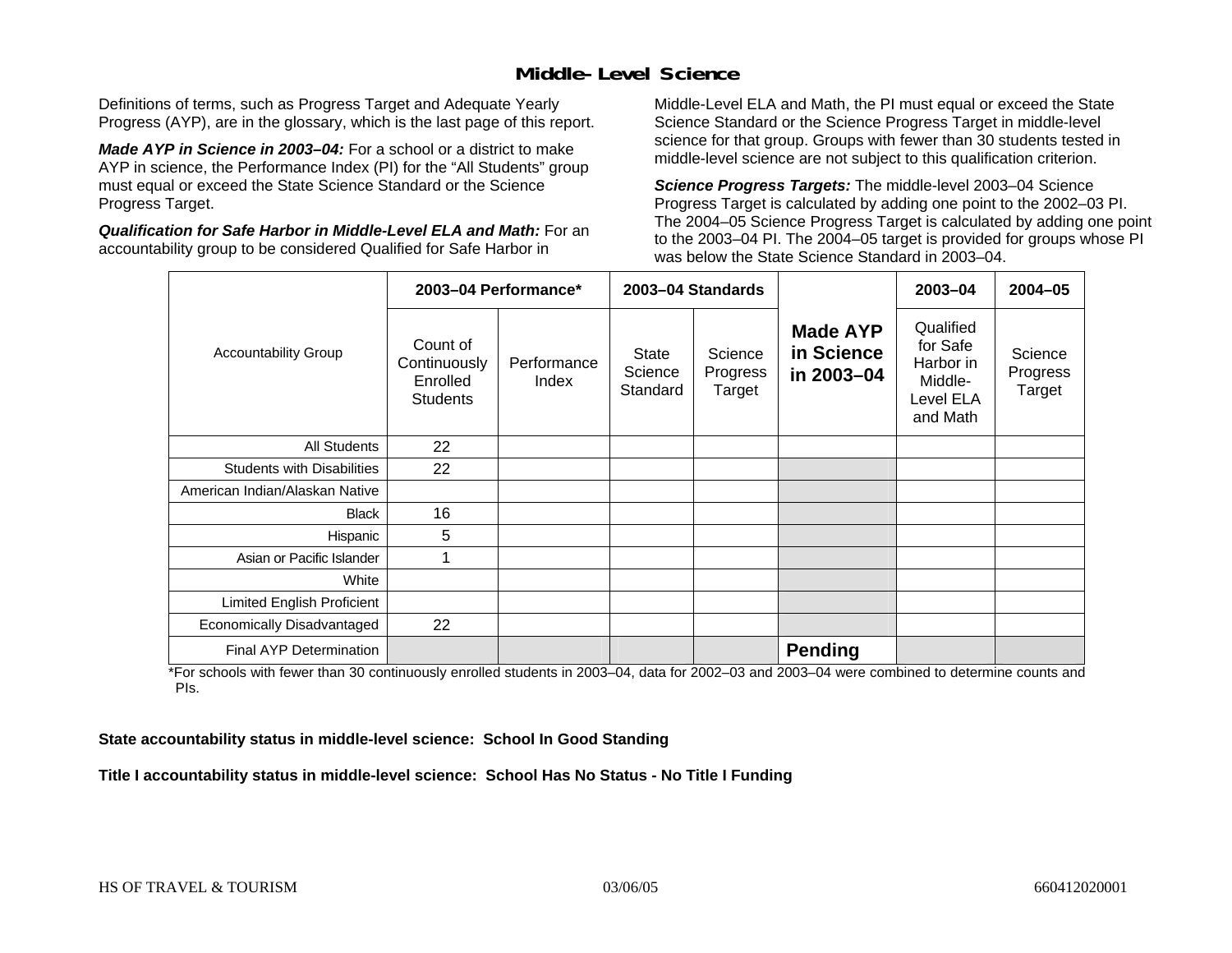# **Secondary-Level English Language Arts**

Definitions of terms, such as Performance Index and Effective Annual Measurable Objective (AMO), are in the glossary, which is the last page of this report.

#### **For a school or a district to make Adequate Yearly Progress (AYP) in 2003–04, every accountability group must make AYP.**

**For an accountability group to make AYP in 2003–04,** 95 percent of seniors in each accountability group of 40 or more must have taken an English examination that meets the student graduation requirement. Each group must also meet its Effective AMO *or* make safe harbor (*2003–04 Performance* and *Standards*). To meet the Effective AMO, the Performance Index for each group with 30 or more cohort members must equal or exceed the Effective AMO. To make safe harbor, the

Performance Index of each of these groups must equal or exceed its ELA safe harbor target *and* the group must meet the graduation-rate qualification for safe harbor. (See the graduation-rate page of this report for further information on meeting the graduation-rate qualification for safe harbor.)

*ELA Safe Harbor Targets:* The secondary-level 2003–04 ELA Safe Harbor Target is calculated by using the following equation: 2002–03 PI + (200 – the 2002–03 PI) <sup>×</sup> 0.10. The 2004–05 ELA Safe Harbor Target is calculated by using the following equation: 2003–04 PI + (200 – the 2003–04 PI)  $\times$  0.10. The 2004–05 target is provided for groups whose PI was below the Effective AMO in 2003–04.

|                                   | 2003-04 Participation             |                                           | 2003-04 Performance*                                 |                      |                  | 2003-04 Standards                      | <b>Made</b>                                                        | $2004 - 05$                            |                                        |
|-----------------------------------|-----------------------------------|-------------------------------------------|------------------------------------------------------|----------------------|------------------|----------------------------------------|--------------------------------------------------------------------|----------------------------------------|----------------------------------------|
| <b>Accountability Group</b>       | Count of<br>Seniors in<br>2003-04 | Percent<br>οf<br><b>Seniors</b><br>Tested | Count of 2000<br>Accountability<br>Cohort<br>Members | Performance<br>Index | Effective<br>AMO | <b>ELA</b><br>Safe<br>Harbor<br>Target | Met the<br>Graduation-<br>Rate<br>Qualification for<br>Safe Harbor | AYP in<br><b>ELA</b> in<br>$2003 - 04$ | <b>ELA</b><br>Safe<br>Harbor<br>Target |
| <b>All Students</b>               | 19                                |                                           | 23                                                   |                      |                  |                                        |                                                                    |                                        |                                        |
| <b>Students with Disabilities</b> | 19                                |                                           | 23                                                   |                      |                  |                                        |                                                                    |                                        |                                        |
| American Indian/Alaskan<br>Native |                                   |                                           |                                                      |                      |                  |                                        |                                                                    |                                        |                                        |
| <b>Black</b>                      | 10                                |                                           | 15                                                   |                      |                  |                                        |                                                                    |                                        |                                        |
| Hispanic                          | 5                                 |                                           | 6                                                    |                      |                  |                                        |                                                                    |                                        |                                        |
| Asian or Pacific Islander         |                                   |                                           |                                                      |                      |                  |                                        |                                                                    |                                        |                                        |
| White                             | 3                                 |                                           | $\overline{2}$                                       |                      |                  |                                        |                                                                    |                                        |                                        |
| Limited English Proficient        |                                   |                                           |                                                      |                      |                  |                                        |                                                                    |                                        |                                        |
| Economically<br>Disadvantaged     |                                   |                                           |                                                      |                      |                  |                                        |                                                                    |                                        |                                        |
| <b>Final AYP Determination</b>    |                                   |                                           |                                                      |                      |                  |                                        |                                                                    | <b>Pending</b>                         |                                        |

\*For schools with fewer than thirty 2000 accountability cohort members, 1999 and 2000 cohort data were combined to determine counts and PIs.

\*\*Groups with a "\*\*" are not required to meet the graduation-rate qualification for safe harbor, because fewer than 30 members in the 1999 graduation-rate cohort were in those groups.

**State accountability status in secondary-level English language arts: School In Good Standing** 

**Title I accountability status in secondary-level English language arts: School Has No Status - No Title I Funding**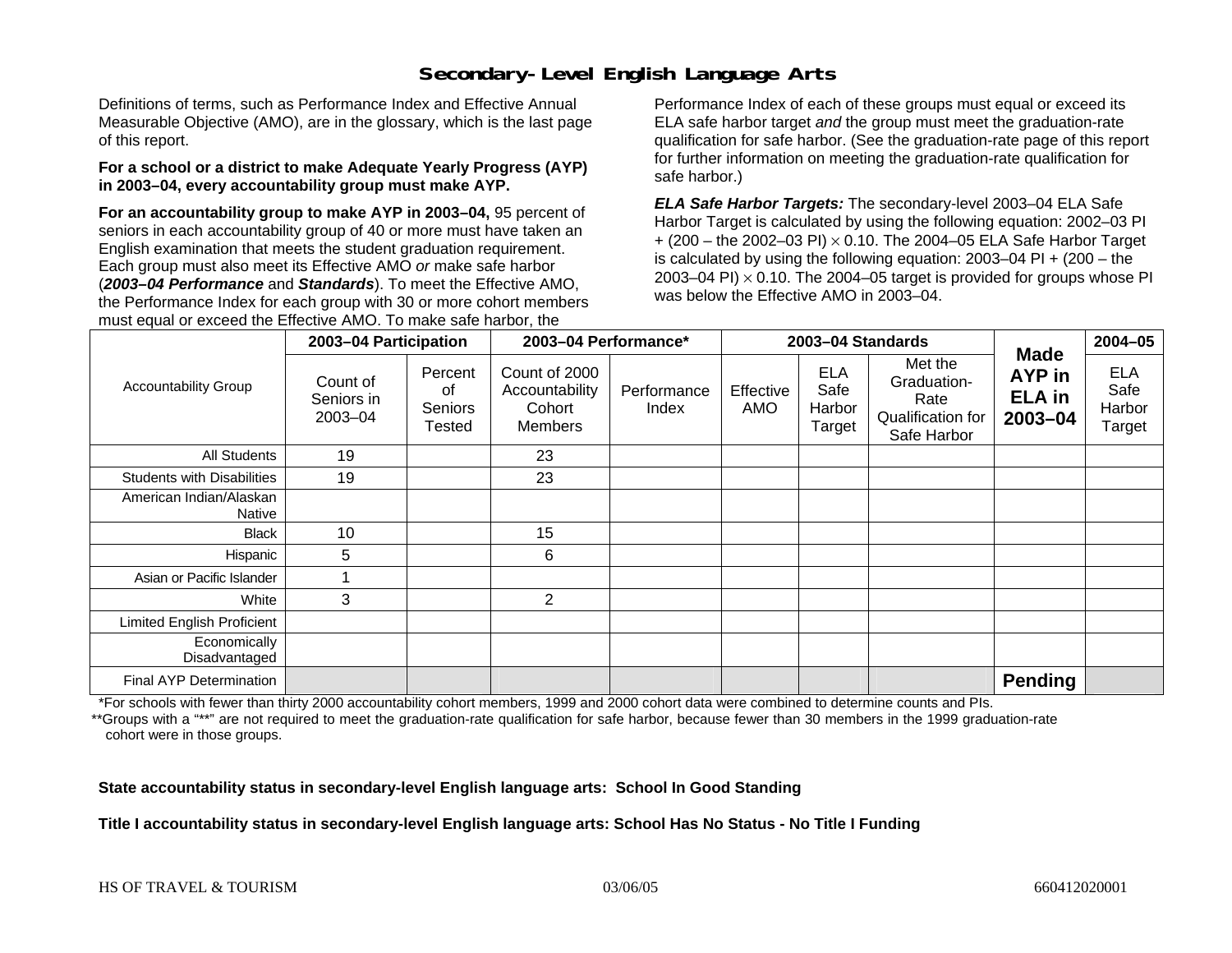# **Secondary-Level Mathematics**

Definitions of terms, such as Performance Index and Effective Annual Measurable Objective (AMO), are in the glossary, which is the last page of this report.

#### **For a school or a district to make Adequate Yearly Progress (AYP) in 2003–04, every accountability group must make AYP.**

**For an accountability group to make AYP in 2003–04,** 95 percent of seniors in each accountability group of 40 or more must have taken a mathematics examination that meets the student graduation requirement. Each group must also meet its Effective AMO *or* make safe harbor (*2003–04 Performance* and *Standards*). To meet the Effective AMO, the Performance Index for each group with 30 or more cohort members must equal or exceed the Effective AMO. To make safe

harbor, the Performance Index of each of these groups must equal or exceed its math safe harbor target *and* the group must meet the graduation-rate qualification for safe harbor. (See the graduation-rate page of this report for further information on meeting the graduation-rate qualification for safe harbor.)

*Math Safe Harbor Targets:* The secondary-level 2003–04 Math Safe Harbor Target is calculated by using the following equation: 2002–03 PI + (200 – the 2002–03 PI) <sup>×</sup> 0.10. The 2004–05 Math Safe Harbor Target is calculated by using the following equation: 2003–04 PI + (200 – the 2003–04 PI)  $\times$  0.10. The 2004–05 target is provided for groups whose PI was below the Effective AMO in 2003–04.

|                                   | 2003-04 Participation             |                                    | 2003-04 Performance*                                        |                      |                  | 2003-04 Standards                | <b>Made</b>                                                        | $2004 - 05$                  |                                  |
|-----------------------------------|-----------------------------------|------------------------------------|-------------------------------------------------------------|----------------------|------------------|----------------------------------|--------------------------------------------------------------------|------------------------------|----------------------------------|
| <b>Accountability Group</b>       | Count of<br>Seniors in<br>2003-04 | Percent<br>οf<br>Seniors<br>Tested | Count of 2000<br>Accountability<br>Cohort<br><b>Members</b> | Performance<br>Index | Effective<br>AMO | Math<br>Safe<br>Harbor<br>Target | Met the<br>Graduation-<br>Rate<br>Qualification for<br>Safe Harbor | AYP in<br>Math in<br>2003-04 | Math<br>Safe<br>Harbor<br>Target |
| All Students                      | 19                                |                                    | 23                                                          |                      |                  |                                  |                                                                    |                              |                                  |
| <b>Students with Disabilities</b> | 19                                |                                    | 23                                                          |                      |                  |                                  |                                                                    |                              |                                  |
| American Indian/Alaskan<br>Native |                                   |                                    |                                                             |                      |                  |                                  |                                                                    |                              |                                  |
| <b>Black</b>                      | 10                                |                                    | 15                                                          |                      |                  |                                  |                                                                    |                              |                                  |
| Hispanic                          | 5                                 |                                    | 6                                                           |                      |                  |                                  |                                                                    |                              |                                  |
| Asian or Pacific Islander         |                                   |                                    |                                                             |                      |                  |                                  |                                                                    |                              |                                  |
| White                             | 3                                 |                                    | $\overline{2}$                                              |                      |                  |                                  |                                                                    |                              |                                  |
| <b>Limited English Proficient</b> |                                   |                                    |                                                             |                      |                  |                                  |                                                                    |                              |                                  |
| Economically<br>Disadvantaged     |                                   |                                    |                                                             |                      |                  |                                  |                                                                    |                              |                                  |
| Final AYP Determination           |                                   |                                    |                                                             |                      |                  |                                  |                                                                    | <b>Pending</b>               |                                  |

\*For schools with fewer than thirty 2000 accountability cohort members, 1999 and 2000 cohort data were combined to determine counts and PIs.

\*\*Groups with a "\*\*" are not required to meet the graduation-rate qualification for safe harbor, because fewer than 30 members in the 1999 graduation-rate cohort were in those groups.

**State accountability status in secondary-level mathematics: School In Good Standing** 

**Title I accountability status in secondary-level mathematics: School Has No Status - No Title I Funding**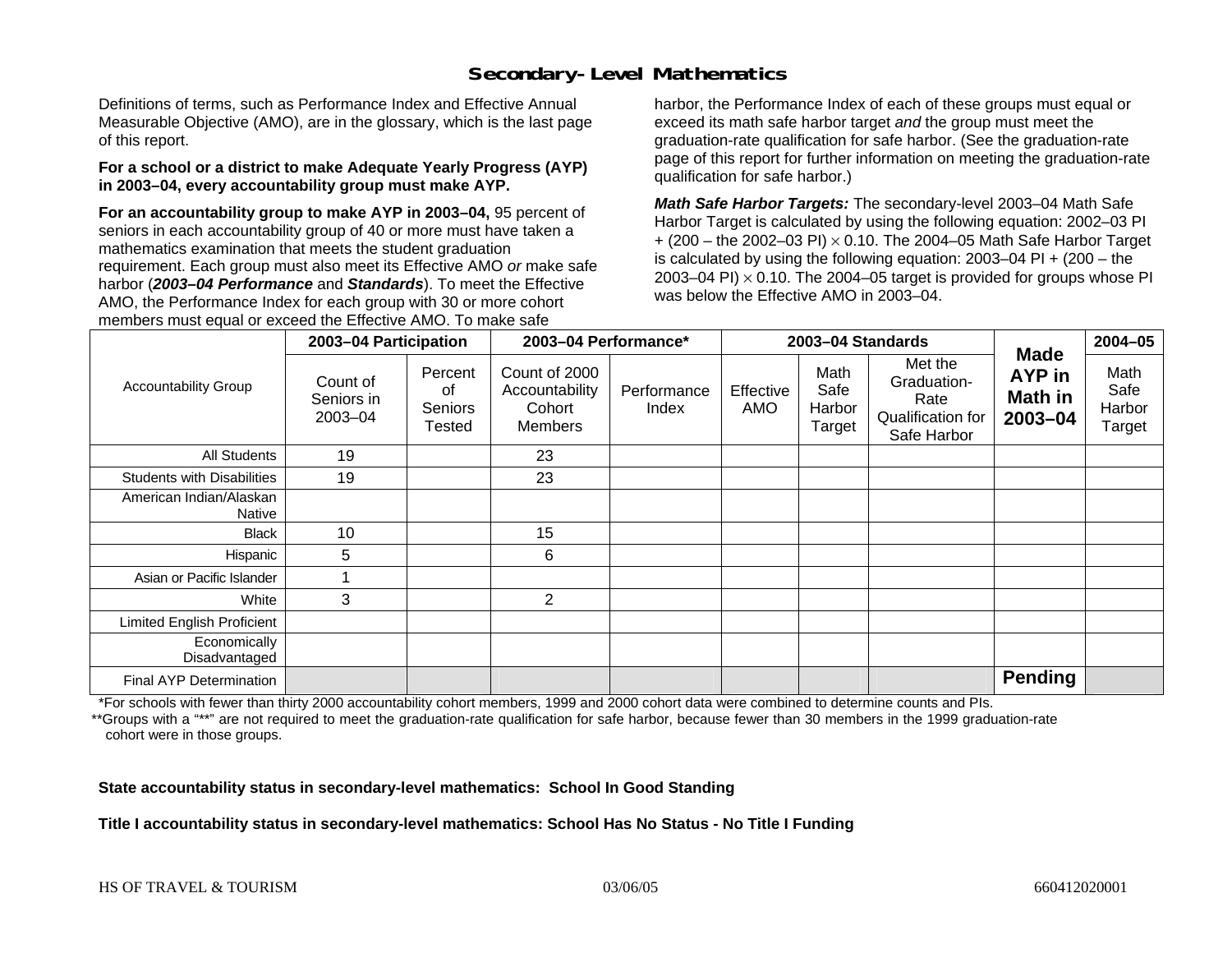# **Graduation Rate**

Definitions of terms, such as Progress Target and Adequate Yearly Progress (AYP), are in the glossary, which is the last page of this report.

*Made AYP in Graduation Rate in 2003–04:* For a school or a district to make AYP in graduation rate, the Percent Earning a Local Diploma by August 31, 2003 for the "All Students" group must equal or exceed the Graduation-Rate Standard or the Graduation-Rate Progress Target.

*Qualification for Safe Harbor in Secondary-Level ELA and Math:* For an accountability group to be considered Qualified for Safe Harbor in Secondary-Level ELA and Math, the Percent Earning a Local Diploma by August 31, 2003 must equal or exceed the Graduation-Rate Standard or the Graduation-Rate Progress Target for that group.

*Graduation-Rate Progress Targets:* The 2003–04 Graduation-Rate Progress Target is calculated by adding one point to the Percent of the 1998 Cohort Earning a Local Diploma by August 31, 2002. The 2004–05 Graduation-Rate Progress Target is calculated by adding one point to the Percent of the 1999 Cohort Earning a Local Diploma by August 31, 2003. This target is provided for each group whose Percent Earning a Local Diploma by August 31, 2003 is below the Graduation-Rate Standard in 2003–04 (55). Groups with fewer than 30 cohort members are not subject to this criterion.

|                                   |                                                                  | 2003-04 Performance                                      |                                 | 2003-04 Standards                         |                                                                                    | $2003 - 04$                                                               | 2004-05                                   |
|-----------------------------------|------------------------------------------------------------------|----------------------------------------------------------|---------------------------------|-------------------------------------------|------------------------------------------------------------------------------------|---------------------------------------------------------------------------|-------------------------------------------|
| <b>Accountability Group</b>       | Count of<br>1999<br>Graduation-<br>Rate Cohort<br><b>Members</b> | Percent Earning a<br>Local Diploma by<br>August 31, 2003 | Graduation-<br>Rate<br>Standard | Graduation-<br>Rate<br>Progress<br>Target | <b>Made AYP</b><br><u>in</u><br><b>Graduation</b><br><b>Rate in</b><br>$2003 - 04$ | Qualified<br>for Safe<br>Harbor in<br>Secondary-<br>Level ELA<br>and Math | Graduation-<br>Rate<br>Progress<br>Target |
| <b>All Students</b>               | 14                                                               |                                                          |                                 |                                           |                                                                                    |                                                                           |                                           |
| <b>Students with Disabilities</b> | 14                                                               |                                                          |                                 |                                           |                                                                                    |                                                                           |                                           |
| American Indian/Alaskan Native    |                                                                  |                                                          |                                 |                                           |                                                                                    |                                                                           |                                           |
| <b>Black</b>                      | 8                                                                |                                                          |                                 |                                           |                                                                                    |                                                                           |                                           |
| Hispanic                          | 4                                                                |                                                          |                                 |                                           |                                                                                    |                                                                           |                                           |
| Asian or Pacific Islander         |                                                                  |                                                          |                                 |                                           |                                                                                    |                                                                           |                                           |
| White                             | $\overline{2}$                                                   |                                                          |                                 |                                           |                                                                                    |                                                                           |                                           |
| Limited English Proficient        |                                                                  |                                                          |                                 |                                           |                                                                                    |                                                                           |                                           |
| Economically Disadvantaged        |                                                                  |                                                          |                                 |                                           |                                                                                    |                                                                           |                                           |
| <b>Final AYP Determination</b>    |                                                                  |                                                          |                                 |                                           | Pending                                                                            |                                                                           |                                           |

**State accountability status for graduation rate: School In Good Standing** 

**Title I accountability status for graduation rate: School Has No Status - No Title I Funding**